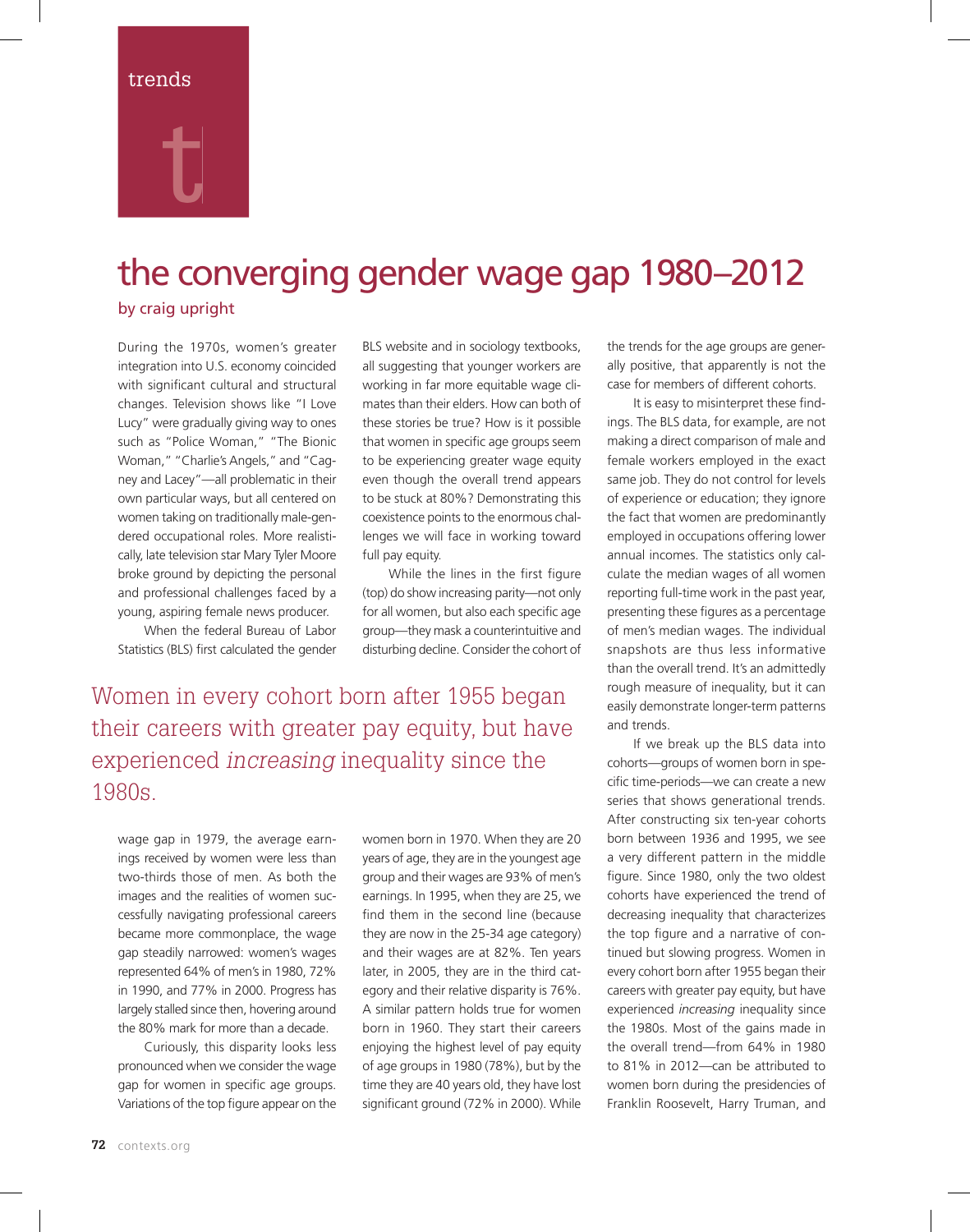Women's median earnings as % of men's, 1980–2012, by age group



Women's median earnings as % of men's, 1980–2012, by cohort



Women's median earnings as % of men's, 1980–2012, by cohort and age



Source: Bureau of Labor Statistics, U.S. Department of Labor, The Economics Daily, Women's earnings, 1979–2012.

divergent patterns considers the composition of the work force. Younger women have been making inroads into occupational sectors previously dominated by men, pursuing positions that also gain greater compensation. While wage gaps exist within these occupations, these women's higher wages could raise the median average for all women. This could explain why the trends for all age groups are positive, even though the experiences of each cohort may differ.

A third possible explanation shifts

from structural features to cultural ones, considering why female workers might have continued full-time employment or dropped out of the data series. Most of the progress in closing the wage gap can be accounted for by the gains achieved by older cohorts. These women grew up in an era when their labor-force participation (especially full-time work) was not the norm, when they were expected to spend their time and energies in the domestic sphere. The women who continued to work full-time throughout

Dwight D. Eisenhower. Quite remarkably, the wage gaps for the four oldest cohorts have recently converged, clustering just under the overall 81% figure.

A final way to look at this data is to display it by age of the cohort members to see how the wage gap has changed during their lifetimes, as seen in the last figure. Because the BLS didn't begin systematically collecting and presenting this data until 1980, the trend lines are incomplete. We only have 1936–1945 cohort data, for example, starting when these women were 40 years old. Similarly, younger cohorts still have several decades of work ahead of them; the trend lines only track what they've earned so far.

Why did older women experience decreasing inequality as they grew older, while younger women are experiencing the opposite? Three possible explanations would consider the wage structures of entry-level positions for younger workers, the distribution of men and women into different occupational sectors and roles, and the cultural expectations and economic realities of women's employment participation in the later years of their lives.

As suggested in the original BLS reports, younger cohorts appear to be starting their careers with greater parity. We know they achieve higher levels of educational attainment than previous generations. This may be a result of lower initial wages in entry-level positions. When wages are relatively low for everyone, it is easier to achieve pay equity, especially given federal minimum-wage increases in the 1990s. Including these younger workers in the overall wage-gap statistics might have been masking the larger problem by showing more progress than was actually being made.

A second explanation for the